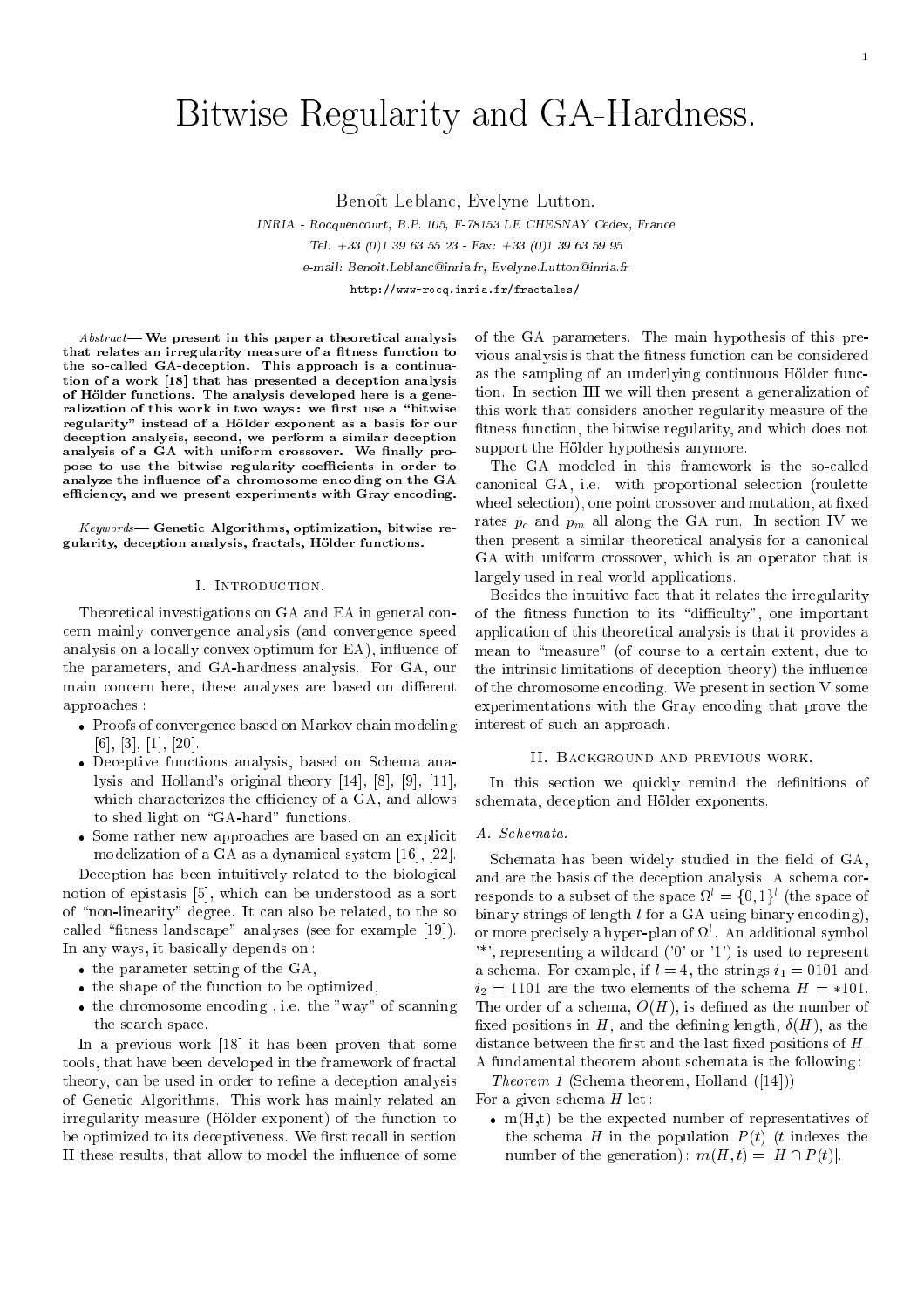$\bullet$   $\mu$  ( $\mu$ ,  $\iota$ ) be the mean ntness value of the representatives of H in the population  $P(t)$ :

$$
\tilde{f}(H,t) = \frac{1}{|H \cap P(t)|} \sum_{i \in H \cap P(t)} f(i)
$$

 $\bullet$   $\mu$ ) be the mean ntness value of the individuals of  $P(t)$ :

$$
\bar{f}(t) = \frac{1}{|P(t)|} \sum_{i \in P(t)} f(i)
$$

proposed and proposed points of the cone points of  $\mathcal{N}$  and  $\mathcal{N}$  and  $\mathcal{N}$  and  $\mathcal{N}$ and mutation probabilities.

Then :

$$
m(H, t+1) \ge m(H, t) * \frac{f(H, t)}{\bar{f}(t)} * \left[1 - p_c \frac{\delta(H)}{l-1} - O(H)p_m\right]
$$

# B. Deception analysis.

A famous consequence of the schema theorem is that the schemata having a short defining length, a small order and a mean fitness better than the population mean fitness will be more and more represented in the successive generations (such schemata are called building blocks, [10]). This remark leads to the conclusion that if the global optimum of the fitness function  $f$  is the intersection of such good building blocks, a GA will easily find it. On the contrary, if the intersection of these buildings blocks is a secondary optimum, the population will preferably converge onto it, missing the global one. In this situation the GA will be considered to have failed and  $f$  will be called *deceptive*.

More formally, Goldberg ([8], [9]) defined *static decep*tion: the selection results in an expected greater mean fitness for the set of individuals selected for reproduction, than for the preceding population. But this mean value will be changed by the application of genetic operators. It follows that the GA is attracted toward the optima of a  $1$ unction  $f$ , denned for each point of  $\Omega$  as its expected itness value after the application of crossover and mutation. The function f will be called deceptive for a GA with a given parameter setting, if the global optima of  $f$  and  $f$ differ. This function may be calculated with the help of the Walsh basis :

Definition 1 (Walsh polynomials) They form an orthogonal basis of the set of functions dened on <sup>l</sup> :

$$
\psi_j(x) = \prod_{t=0}^{l-1} (-1)^{x_t j_t} = (-1)^{\sum_{t=0}^{l-1} x_t j_t} \tag{1}
$$

where  $x_t$  and  $y_t$  denote the the values of the  $t$ . Bit of the binary decomposition of  $x$  and  $j$ .

The projection of a function  $f$  on this basis is:

$$
f(x) = \sum_{j=0}^{2^{l}-1} w_j \psi_j(x) \text{ with } w_j = \frac{1}{2^{l}} \sum_{x=0}^{2^{l}-1} f(x) \psi_j(x)
$$

 $1$ Only in an optimization perspective. Recast in a more general context, the success of a GA may not only be related to its ability to find a global optimum at each trial, but rather to rapidly find good

The coefficients  $w_i$  are called Walsh coefficients and are strongly related to schemata. Roughly, a given  $w_i$  is related to schemata having fixed bits at the position where  $j$ has '1' in its binary decomposition. Consequently, the adjusted Walsh coefficients ("adjusted" according to genetic operators) may be calculated :

$$
w'_{j} = w_{j}(1 - p_{c} \frac{\delta(j)}{l-1} - 2p_{m} O(j))
$$
 (2)

Where  $O(i)$  denotes the number of '1' in the binary decomposition and  $\delta(i)$  the distance between the first and the last '1'.

$$
f'(x) = \sum_{j=0}^{2^{i}-1} w'_{j} \psi_{j}(x)
$$
 (3)

Defining the two following sets (near optimal sets of  $f$ and *I* ) for a given  $\epsilon$  :

$$
N_{\epsilon} = \{ x \in [0..2^l] / |f(x) - f^*| \le \epsilon \}
$$

and

$$
N'_{\epsilon} = \{ x \in [0..2^{l}] / |f'(x) - f'^{*}| \le \epsilon' = \frac{f'^{*} - w_{0}}{f^{*} - w_{0}} \epsilon \}
$$

the definition of static deception follows $([9])$ :

Definition 2: A function-coding combination is statically deceptive at the level  $\epsilon$  when  $N_{\epsilon}-N_{\epsilon}\neq 0.$ 

## C. Deception analysis on Hölder functions.

The work presented in [18] aims to characterize the deception of a given function  $f$ , considered as the binary encoding of the sampling of a Holder function on the interval  $[0, 1]$  :

Definition 3 (Hölder function of exponent  $h$  [7]) Let  $(X, d_X)$  and  $(Y, d_Y)$  be two metric spaces. A function  $F: X \to Y$  is called Hölder function of exponent  $h > 0$ , if for each  $x, y \in X$  such that  $d_X(x, y) < 1$ , we have:

$$
d_Y(F(x), F(y)) \le k \, d_X(x, y)^n \tag{4}
$$

for some  $k > 0$ .

Although a Holder function is always continuous, it needs not to be differentiable, and if it is Hölder with exponent  $h$ , It is Holder with exponent  $n$  for all  $n \in ]0, n]$ . Intuitively, we may characterize a Hölder function of low exponent  $h$ as more "irregular" than a Hölder function of higher  $h$ .

It is possible to consequently establish a relation between  $\mu$  and  $\mu$  -  $\mu$  ). To reach this point the following basis is

Denition 4 (Haar polynomials) They form an orthogo- $\lim$  basis of the set of functions defined on  $u$  :

$$
H_{2q+m}(x) = \begin{cases} 1 & \text{for } (2m)2^{l-q-1} \leq x < (2m+1)2^{l-q-1} \\ -1 & \text{for } (2m+1)2^{l-q-1} \leq x < (2m+2)2^{l-q-1} \\ 0 & \text{otherwise in } \{0, \ldots, 2^l-1\} \end{cases}
$$

 $\cdot$   $\cdot$   $\cdot$ 

With  $q \in [0..(l - 1)], m \in [0..(2<sup>q</sup> - 1)]$  and  $j = 2<sup>q</sup> + m \in$  $[0..(2<sup>l</sup> - 1)]$ . The projection of f on this basis is:

$$
f(x) = \sum_{j=0}^{2^{l}-1} h_j H_j(x)
$$
 and  $h_j = \frac{1}{2^{l-q}} \sum_{x=0}^{2^{l}-1} f(x) H_j(x)$  (6)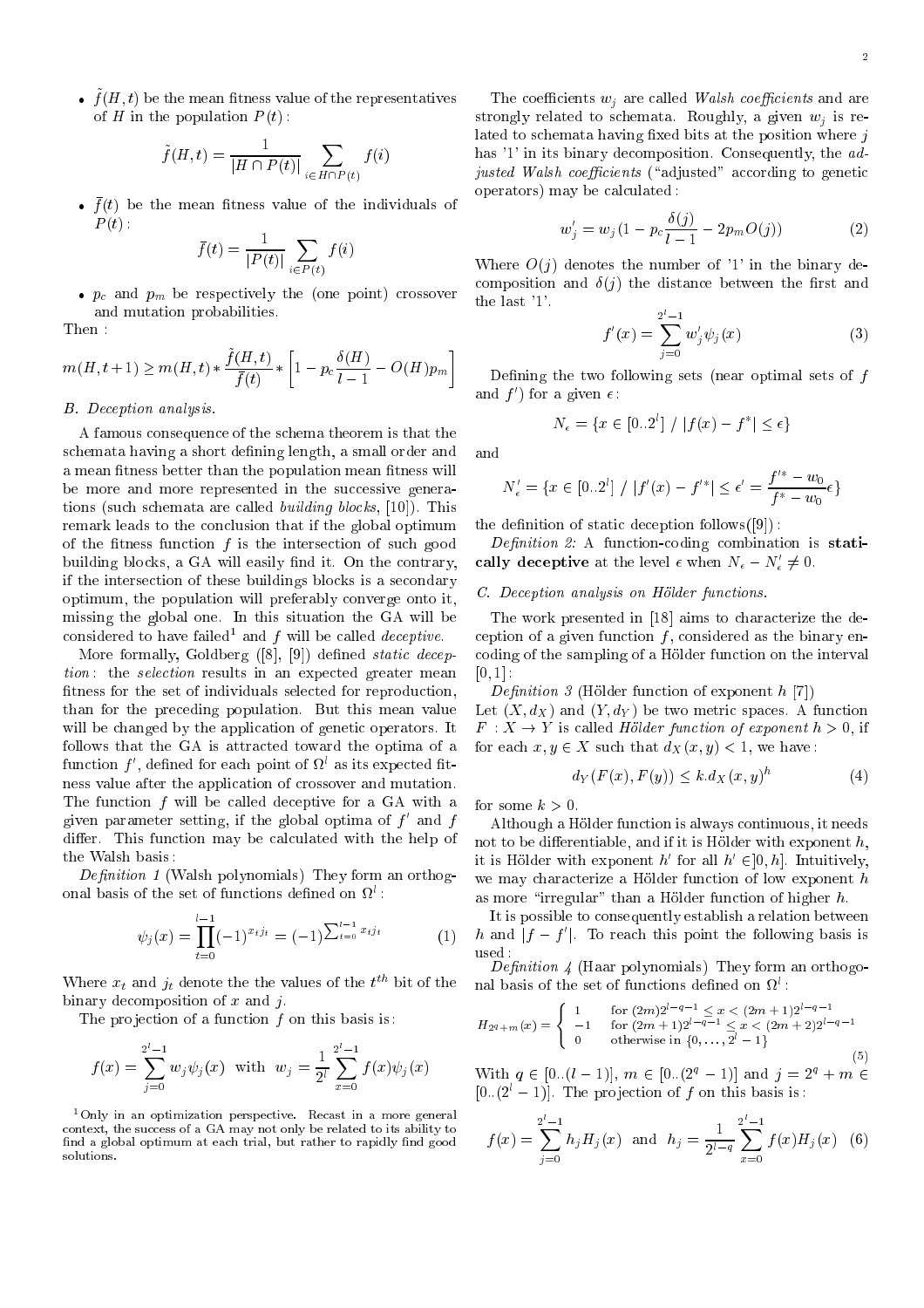As the Haar coefficients may be bounded:

$$
\forall j = 2^q + m, \ \ |h_j| \le \frac{k}{2} 2^{-h(q+1)} \tag{7}
$$

the authors of [18] have proved the following theorem :

*Theorem 2:* Let f be the sampling on l bits of a Hölder function of exponent h and constant k, defined on  $[0,1]$ , and let f <sup>0</sup> be dened as in (3). Then :

$$
\forall x \in \{0, \ldots, 2^l - 1\} \ |f(x) - f'(x)| \le k * B(p_m, p_c, l, h)
$$

with

$$
B(p_m, p_c, l, h) = \frac{p_c}{l-1} 2^{-h} \left[ \frac{2^{-l(h+1)} - 1}{2^{-(h+1)}} + \frac{(1 - 2^{l-h})(2^{-h-l} - 1) - l2^{-h-l}(1 - 2^{-h})}{(2^{-h} - 1)^2} \right]
$$

$$
+ p_m \frac{2^{-h}}{(2^{-h} - 1)^2} \left[ 1 + 2^{-h-l}(l2^{-h} - l - 1) \right]
$$

We can see that if  $B$  grows,  $f$  has more and more chances to be deceptive. Without going into details,  $B$  is a function of 4 real parameters having the following behavior :

- 
- $\mathcal{L}$  increases with particles with property  $\mathcal{L}$
- B increases with l, when l is small, reaches a maximum for a given value  $l_{max}$ , and decreases for  $l > l_{max}$ .

## III. A bitwise regularity characterization.

The previous analysis is based on an irregularity characterization with respect to an underlying distance that is the Euclidian distance on  $[0, 1]$ . This approach is straightforward for fitness functions defined on  $\mathbb{R}$ , and in the general case it is always possible to consider the fitness function as the sampling of an underlying one-dimensional Hölder function. It is however less evident in this latter case that the Hölder exponent reflects in a simple way the irregularity of the fitness function (it may appear for example more irregular than it is in a multidimensional space). This is the reason why we present in this paper a similar irregularity analysis but with respect to the Hamming distance on the set of binary strings. Another justication is also that the use of Hamming distance is more closely related to the action of genetic operators.

# A. Bitwise regularity coefficients.

Consequently to preceding considerations, we introduce the following coefficients, that are derived from Hölder grained exponents with respect to a distance proportional to the Hamming distance (see [17] for a more detailed justication) :

Definition 5 (Bitwise regularity coefficients) Let f be a function dened on <sup>l</sup> :

$$
\forall q \in \{0, \ldots, l-1\}, \ C_q = \sup_{x \in \Omega^l} \{|f(x) - f(x_{l-q-1}')|\}
$$

with  $x_{l-q-1}$  and x differing only with respect to one bit at the position  $(l - q - 1)^2$ 

In other terms, the  $C_q$  coefficient represents the maximum fitness variation due to a bit flip at the position  $(l - q - 1)$ . Therefore, we can show that :

$$
\forall j = 2^q + m, \ \ |h_j| \le \frac{C_q}{2}
$$

In the same way as in [18], with the help of the Haar basis the following theorem has been established (see [17] for a demonstration) :

*Integrem 3:* Let f be a function defined on *W* with bitwise regularity coefficients  $(C_q)_{q \in \{0,\ldots,l-1\}},$  and let f or denned as in (3). Then  $\forall x \in \mathcal{U}$  :

$$
|f(x) - f'(x)| \le \frac{p_c}{l-1} * \sum_{q=0}^{l-1} C_q * \left(\frac{1 + 2^q (q-1)}{2^q}\right)
$$

$$
+ p_m * \sum_{q=0}^{l-1} C_q * (q+1)
$$

Furthermore, this result still holds when the order of the  $C_q$  is reversed, so the final bound is the one minimizing the preceding expression.

We also have to note that the bits do not have the same role in this bound expression. In fact their relative weight is strictly increasing with respect to the index  $q$ . Sorting (either in increasing or decreasing order) would then minimize this bound suggesting that the simple change of coding consisting in a permutation on the bits would make the function easier. This feature can be explained by the fact that the one point crossover disrupts more easily a combination of a few genes spread at each extremities of the chromosome than if these genes were grouped at one extremity. Reordering the bits in order to sort the bitwise regularity coefficients is then equivalent to group the most "sensible" genes at one extremity of the chromosome. Some experiments presented in [17] partially support this hypothesis, but also reveal that other phenomenons (as epistasis for example [5]) have to be taken into account in order to predict the sensibility of GA to such encoding changes.

# B. Bitwise regularity coefficients compared to Hölder expo $nent$ .

If we suppose that the fitness function  $f$  is the sampling on  $l$  bits of a Hölder function of exponent  $h$  and constant k, defined on [0,1], the bound of theorem 3 is lower than the bound of theorem 2.

One can easily show, (see [17]), that :

$$
C_a \leq k \cdot 2^{-(q+1)h} \tag{8}
$$

as we have :

$$
|h_j| \leq \frac{C_q}{2} \ \ {\rm and} \ \ |h_j| \leq \frac{k}{2} * 2^{-(q+1)h}
$$

and as the bound on  $\vert I - I \vert$  is a linear function of the bounds on the  $|h_j|$ , it follows immediately that the bound of theorem 3 is the lowest. Moreover, the estimation of the bitwise regularity coefficients is computationnaly cheaper than the estimation of the Holder exponent and its associated constant k.

 $2$ The less significant bit being at position 0.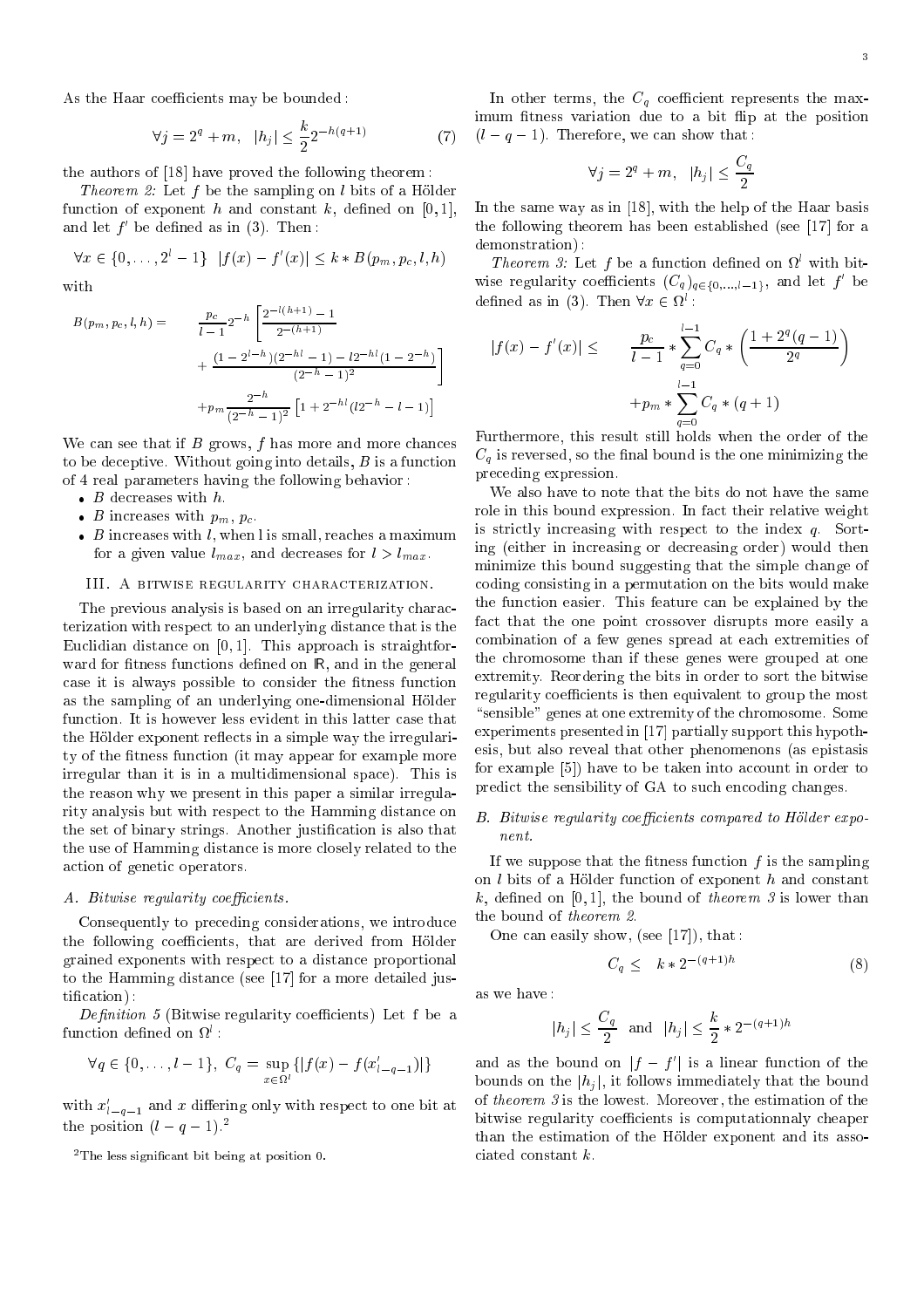## IV. Deception analysis of a GA with uniform crossover.

As we have seen, the bound on  $\mu - \mu$  (derived from the bitwise regularity coefficients  $C_q$  depends on their relative order, due to the use of the one point crossover. The aim of this section is to establish analogous results for the uniform crossover ([21], for which the positional bias no longer exists).

First, we establish the expression the Walsh adjusted coefficients of a GA with uniform crossover. The only change is to replace the schema disruption probability  $p_d$  for this version of crossover :

$$
p_d \le \left(1 - \left(\frac{1}{2}\right)^{O(H)-1}\right) \tag{9}
$$

This upper bound is obtained by observing that once the first fixed bit of the schema is allocated to one of the offsprings, it will always survive if all other fixed bits are allo $p_d$  is conservatively set to  $\left(\frac{\delta(h)}{h}\right)$ , if we set  $p_d$  to the upper  $\sim$ , if we set  $\boldsymbol{r}$  and the upper set  $\boldsymbol{r}$ bound (9), then the new adjusted Walsh coefficients are:

$$
w'_{j} = w_{j} \left[ 1 - p_{c} \left( 1 - \left( \frac{1}{2} \right)^{O(j)-1} \right) - 2p_{m} O(j) \right]
$$

Notice that  $O(i)$  no longer depends on the defining length of the schema. Furthermore as the order of a schema is invariant with respect to a permutation on the bits, the following theorem has been proven (see [17] for a demonstration) :

*Integrem 4*. Let f be a function defined on  $\alpha$  with bitwise regularity coefficients  $(C_q)_{q \in \{0,\ldots,l-1\}}$ , and let f or defined as in (3). Then for all permutation  $\sigma$  defined on the set  $\{0, \ldots, i-1\}$ ,  $\forall x \in M$ :

$$
|f(x) - f'(x)| \le p_c * \sum_{q=0}^{l-1} C_{\sigma^{-1}(q)} + p_m * \sum_{q=0}^{l-1} C_{\sigma^{-1}(q)} * (q+1)
$$
\n(10)

We immediately see that this upper bound is minimal when  $\sigma$   $\sigma$  are ordered in decreasing order.

Practically, if it is possible to get the  $C_q$  values (or good estimations), it is hard to draw conclusions from the value of the bound  $(10)$ . But if we consider the effect of an encoding change on it, it is interesting to see if its variation is experimentally correlated to the performances of the GA. Intuitively, the hypothesis is formulated as follows : if an encoding change (such as a Gray code) induces a decrease of the bound (10), the GA should perform better with this new encoding, and conversely. We present experiments with the Gray code in the next section.

# V. Experiments.

All the experiments presented here are based on a simple GA with uniform crossover. Several functions were tested with different encodings. The specified parameters are:

l : number of bits per chromosome.

<sup>l</sup> <sup>N</sup> Gen Runs Pc pm 30 128 100 100 1:0 0:005

| Fct. & Code   | Bound | $Avq$ . | Max     | Ratio       |
|---------------|-------|---------|---------|-------------|
| $F1 \& Code1$ | 131   | 75.59   | 78.64   | 0.04        |
| $F1 \& Code2$ | 210.3 | 74.01   | - 78.62 |             |
| $F1 \& Code3$ | 235.2 | 73.42   | 78.47   | $^{\prime}$ |
| $F1 \& Code4$ | 313.6 | 70.58   | 78.11   |             |

**TABLE I** Parameters and performances for F1.

- n is population size. We have sixted the sixted size of the sixted size of the sixted size of the sixted size o
- Gen : number of generations for a run.
- 
- pc : (uniform) crossover probability.
- pm : mutation probability.

For each function-encoding combination and for each generation, the average of the population mean fitness value, the average of the best individual fitness value, and the ratio of populations containing a global optima are recorded. These performances at the last generation are dispalyed in tables I to VII.

The tested encoding change is the Gray code, that is :

$$
K: \Omega^l \to \Omega^l \quad , \quad K(x) = g \quad \text{with}
$$
\n
$$
g_i = \begin{cases} x_{(l-1)} & \text{if } i = (l-1) \\ (x_{(i+1)} \quad XOR \quad x_i) & \text{if } (l-1) < i \le 0 \end{cases}
$$

A. Function  $f_1$ .

This function is one of the De Jong Five-Functions Test Bed [15], turned into a maximization problem:  $F1(X) =$  $(max(f_1) - f_1(X))$ , with :

$$
f_1(X) = \sum_{i=1}^{3} (X^{(i)})^2
$$
 with  $-5.12 \le X^{(i)} \le 5.12$ 

This function is 3-dimensional and each component is de-  $\lim_{\Omega \to 0}$  on to pits. Four different mappings from  $\Omega^{++}$  to  $[-5.12, 5.12]$  have been experimented. Let x be any of the  $\Lambda$   $\heartsuit$  , coded on 10 bits,  $\mathit{bg}\mathit{bg}$  . . .  $\mathit{b}_1\mathit{b}_0$  :

- Code1 : a classical signed integer binary encoding,  $\text{mapped to } [-5.12, 5.12]$ :  $x = \frac{1}{100} (-1)^{b_9} * \sum_{j=0}^{8} 2^j * b_j$
- Code2 : an unsigned binary integer encoding, mapped to  $[-5.12, 5.12]$ :  $x = \frac{1}{100} \left( \sum_{j=0}^{9} 2^j * b_j - 512 \right)$
- Code3 : same as Code1 but with Gray encoding for  $b_8b_7 \t b_1b_0.$
- Code4 : same as Code2 but with Gray encoding for  $b_9b_8 \ldots b_1b_0.$

In table I, we see that the bound is increasing with each new encoding, and that the performances of the GA decrease as predicted, though it is measured only with Avg: and  $Max$ . The runs that found the global optimum were very rare, since a lot of solutions have a fitness value very close to the optimum (due the absence of scaling, the GA is unable to distinguish them).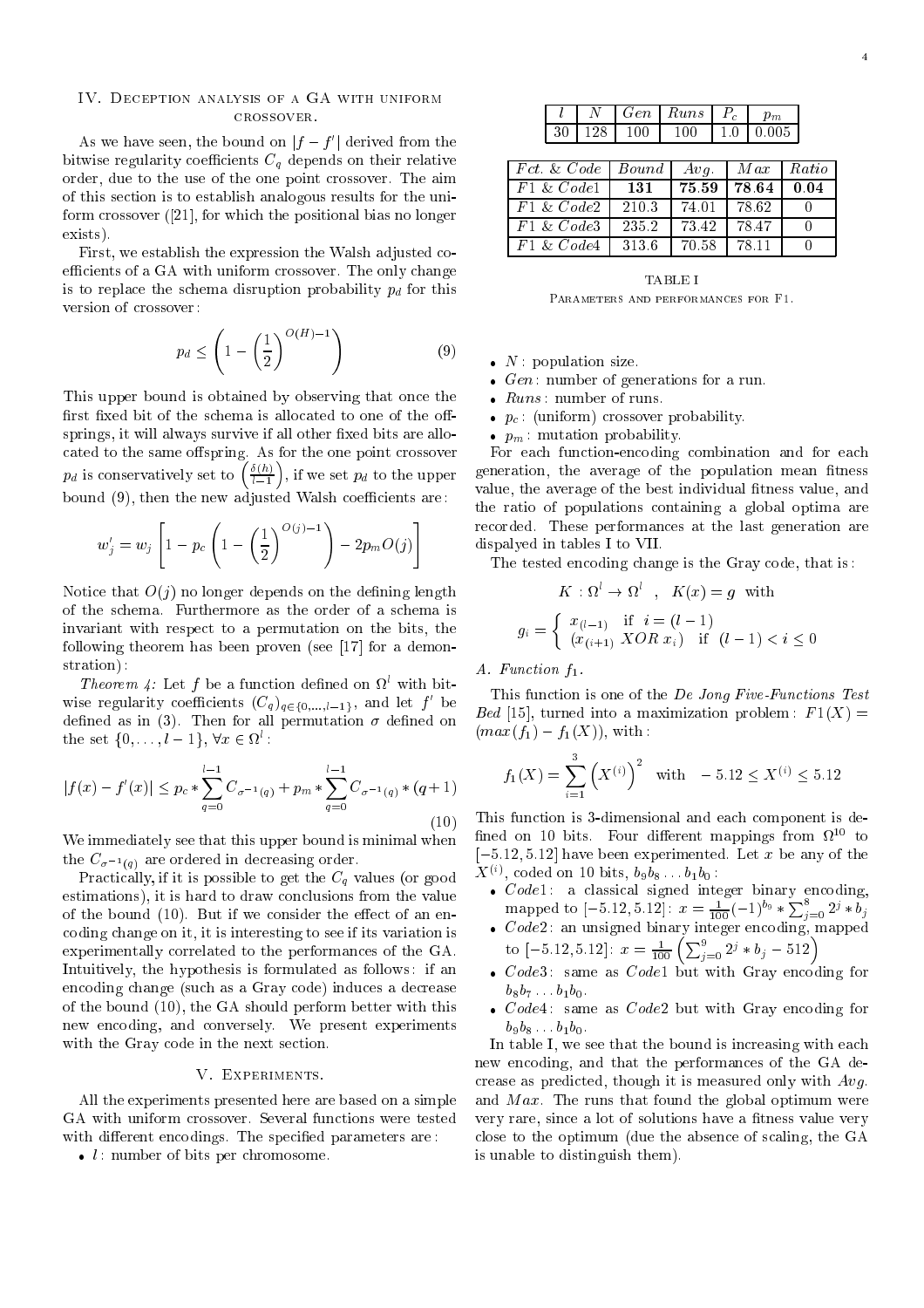|    | Gen | Runs | m     |
|----|-----|------|-------|
| 24 |     |      | 0.005 |

| Fct & Code    | $Bound \mid Avg.$ |      |      | $Max \mid Ratio$ |
|---------------|-------------------|------|------|------------------|
| $F2 \& Code1$ | 13350             | 3880 | 3910 | 0.17             |
| $F2 \& Code2$ | 15610             | 3829 | 3910 | 0.1              |
| $F2 \& Code3$ | 16570             | 3832 | 3910 | 0.19             |
| $F2 \& Code4$ | 19070             | 3741 | 3910 | 0.28             |

TABLE II Parameters and performances for F2.

|  | Gen | Runs | m.    |
|--|-----|------|-------|
|  |     |      | በ በበ5 |

| $\mid$ Fct. & Code $\mid$ Bound $\mid$ Avq.   |  | $Max \mid Ratio$ |
|-----------------------------------------------|--|------------------|
| $\mid M2 \& Code1 \mid 4.86 \mid 0.9542 \mid$ |  |                  |
| $\mid M2 \& Code2 \mid 5.76$                  |  |                  |

Parameters and performances for M2.

#### $B.$  Function  $f_2$ .

This function is also one of the De Jong Five-Functions Test Bed, turned into a maximization problem:  $F2(X) =$  $(max(f_2) - f_2(X))$ , with:

$$
f_2(X) = 100 * ((X^{(1)})^2 - X^{(2)})^2 + (1 - X^{(1)})^2
$$

WITH  $\Lambda$   $\vee$   $\ell$   $\in$   $\lceil -2.048, 2.048 \rceil$ .

It is a function of a 2-dimensional parameter whose components are coded on 12 bits. The same 4 encodings as for  $F1$  are tested.

Once again, a lot of points have fitness values very close to the optimum, so the ratio of populations containing it is more or less random (see table II). In fact, it would require far more than 4 digits to distinguish the  $Max$  performances.

The Avg performances follow, in order, the predictions of the bound, except for the comparison between Code2 and Code3, for which the bound increase is the lowest and the performances are roughly identical.

#### C. Function M2.

This is a sampling of a 1-dimensional function from [12] :

 $\sim$   $\sim$   $\sim$   $\sim$   $\sim$ 

$$
\forall x \in [0,1], \quad M2(x) = e^{-2(ln2)(\frac{x-0.1}{0.8})^2} \sin^6(5\pi x)
$$

Two encodings are tested :

- Code1 : a classical unsigned integer encoding mapped to [0,1]
- Code2 : Gray version of Code1.

Here the Gray encoding induces an increase of the bound and a decrease of the performances as predicted (see table III).

|  |                | Gen   Runs   P <sub>c</sub> |                 |
|--|----------------|-----------------------------|-----------------|
|  | 18   512   300 | ഥ                           | 1 1 0 1 0 0 0 5 |

| $Fct. \& Code \mid Bound \mid Avg. \mid Max \mid Ratio$ |  |  |
|---------------------------------------------------------|--|--|
| $M7 \& Code1$   18.9   1.605   1.972   0                |  |  |
| $M7 & Code2 \mid 13.8 \mid 2.164 \mid 2.458 \mid 0.16$  |  |  |

**TARLE IV** Parameters and performances for M7.

|  |     | $Gen$ | $Runs \mid P_c$ |          |
|--|-----|-------|-----------------|----------|
|  | 519 | 1 በበ  | 1 ( ) ( )       | 11010005 |

| $\boxed{Fct \& Code \mid Bound \mid Avg. \mid Max \mid Ratio}$ |  |     |  |
|----------------------------------------------------------------|--|-----|--|
| $M7 \& Code1$   43.8   21.35   24                              |  |     |  |
| $M7 \& Code2$   57.1   20.64                                   |  | -24 |  |

**TABLE V** 

#### D. Function M7.

This function extracted from [4], is massively multimodal and deceptive. It is composed of sub-functions defined on 6 bits, which reach their maximum value for two mirror strings. Here we used 3 of them  $(l = 18)$ .

Two encodings are tested :

- code : the classical encoding.
- Code2 : Gray version of Code1.

Here the Gray encoding induces a decrease of the bound and an increase of the performances, as predicted (see table IV).

#### E. Function EPI6.

This function is the concatenation of 6 epistatic subfunctions  $EPI$  defined on 4 bits:

$$
EPI(b_3b_2b_1b_0) = \begin{cases} \sum_{i=0}^{2} (1-b_i) & \text{if } b_3 = 0\\ 1 + \sum_{i=0}^{2} b_i & \text{if } b_3 = 1 \end{cases}
$$

Two encodings are tested :

- code : the classical encoding.
- Code2 : Gray version of Code1.

Here the Gray encoding induces an increase of the bound and a decrease of the performances, as predicted (see V).

## $F.$  Function W1.8.

This fitness function is a sampling of a Weierstrass function ([7]) of dimension 1.8 (i.e. the Holder exponent is 0.2). The encodings are the same as for M2.

Here the increase of the bound is relatively small and only the Ratio performance decreases as predicted (see table VI).